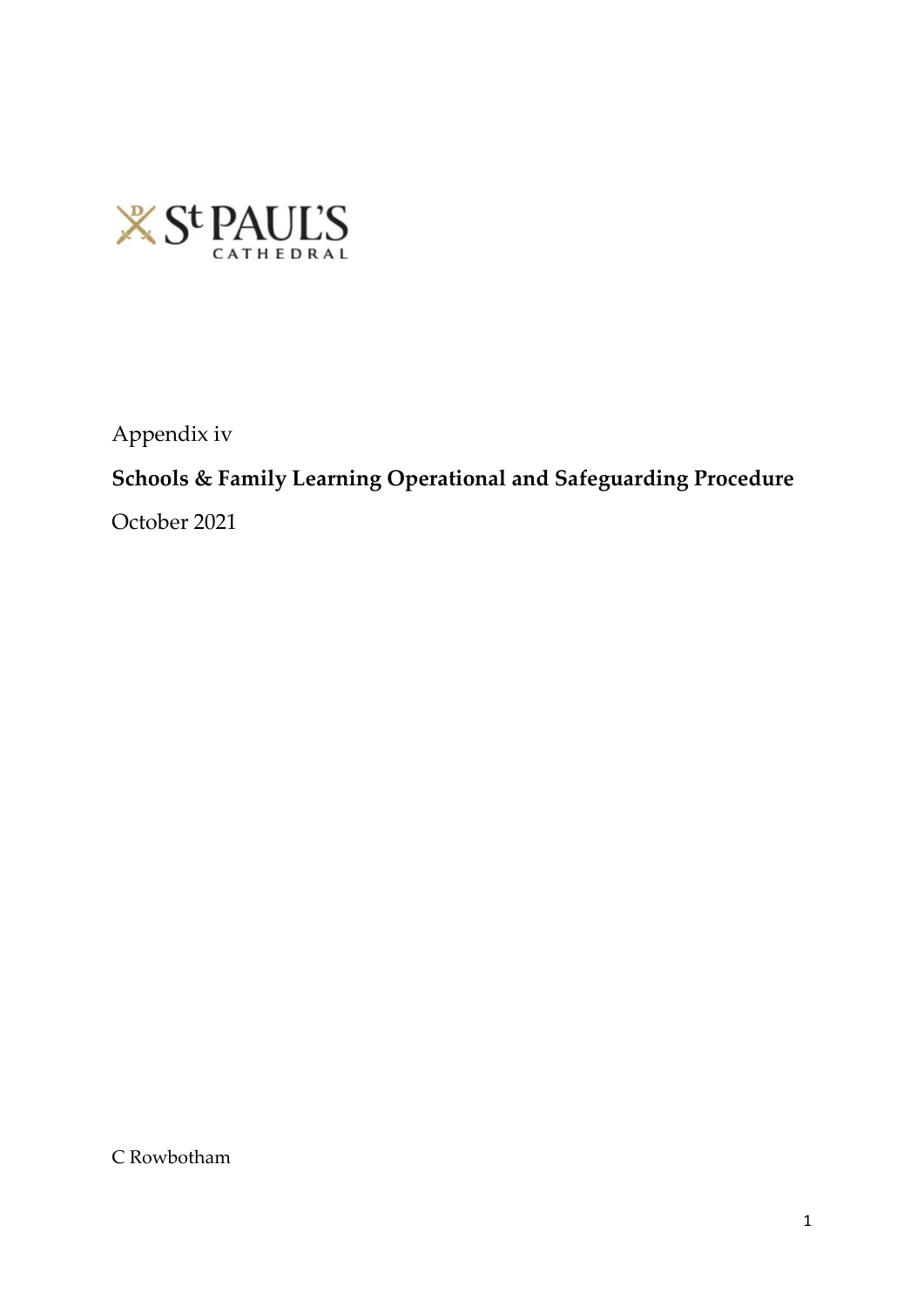### **Contents**

#### **Introduction**

- **1. Overview**
- **2. Staffing Structure and Responsibilities**
- **3. Education Centre**
	- 3.1. Entry System
- **4. Identification of staff and volunteers on-site**
- **5. School visits**
	- 5.1. Arrival on-site
	- 5.2. Ratios
	- 5.3. Bags and coats
	- 5.4. Taught sessions/activities
	- 5.5. Lunch break
	- 5.6. Dome and Galleries
	- 5.7. Illness/accident in the Cathedral
	- 5.8. Toilets
	- 5.9. Behaviour
- **6. Learning Objectives**
- **7. Guided tour/session**
- **8. Special Educational Needs and Disabilities (SEND)**
- **9. Ensuring equality and diversity**
- **10. Refreshments**
- **11. Set up/dismantling of sessions**
- **12. Cleaning**
- **13. Washing of costumes and cleaning of handling objects**
- **14. Lone working**
- **15. Storage**
- **16. Emergency Evacuation/Invac**
- **17. Ingress/Egress**
- **18. Insurance compliance**
- **19. Covid compliance**
- **20. Training**
- **21. Staff Designated for Child Protection concerns/safeguarding** 
	- 21.1. Concerns about a child
	- 21.2. Report/concern about the Head of Schools & Family Learning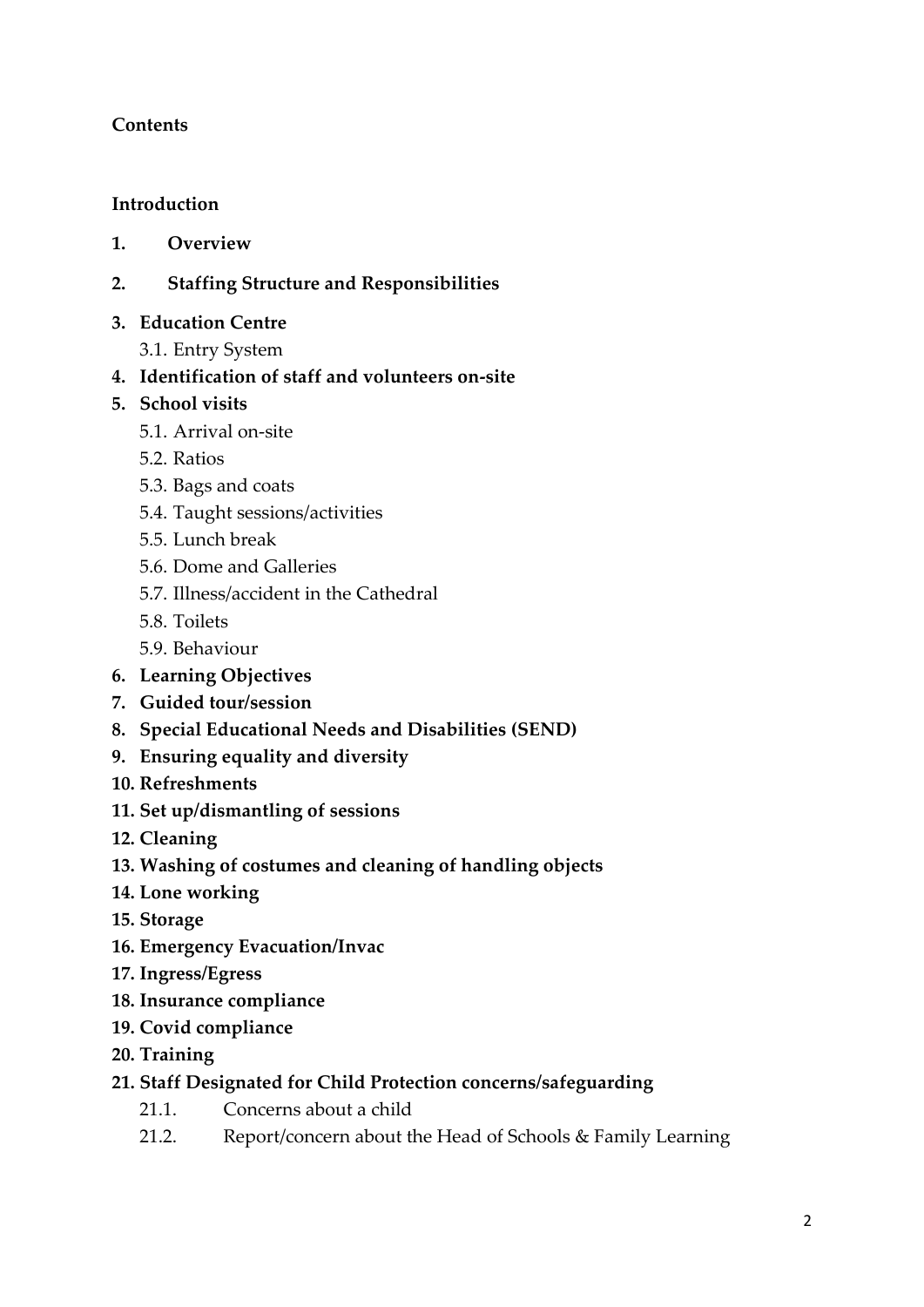- 21.3. Issue or concern about a Schools & Family Learning staff member or volunteer
- 21.4. General concern about a child's welfare
- 21.5. Reporting a concerning incident/interaction between schoolchildren and other visitors
- 21.6. Mandatory Reporting
- 21.7. How to respond to a child who expresses a concern or reports abuse
- 21.8. Concerns about the behaviour of a member of Cathedral staff or volunteer
- 21.9. Concerns or reports of concern/abuse against a member of staff or volunteer
- 21.10. Confidentiality
- 21.11. Record Keeping
- 21.12. Media Interest in Abuse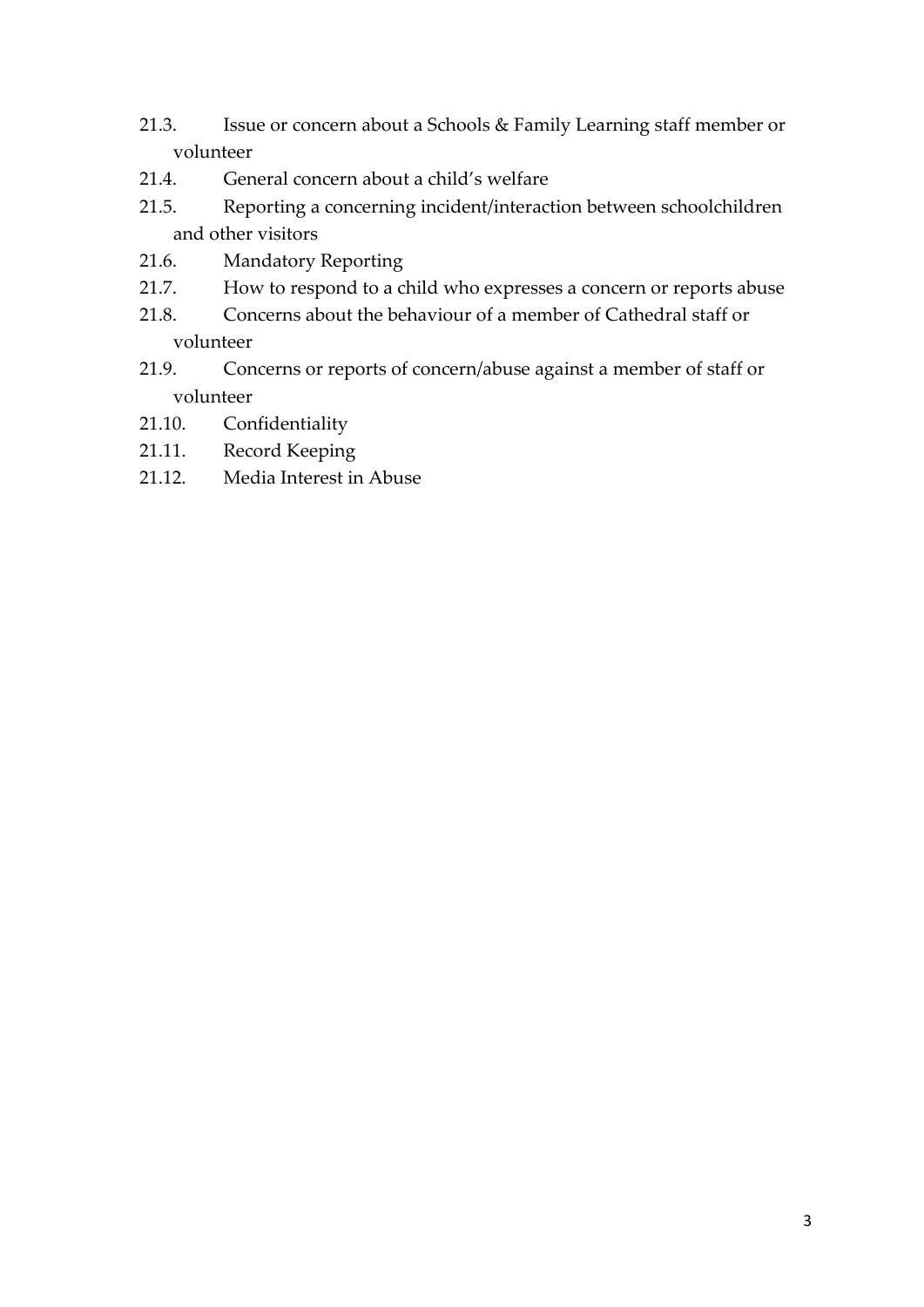### **Introduction**

The Schools and Family Learning Department of the Cathedral has a responsibility to provide the delivery to, and supervision of, UK based guided and unguided school groups when they are visiting the Cathedral. However, the Schools & Family Learning Department is not to be considered in loco parentis and teachers, school staff and helpers must remain with and the responsibility of, the group at all times during their visit. The Department adheres to the Policy and Procedures on Safeguarding approved and adopted by the Chapter of St Paul's Cathedral.

These procedures complement those of St Paul's Cathedral School and the Music Department.

### **1. Overview**

In order to create an environment in which children are safe from harm and/or abuse while engaged in activities during their visit to the Cathedral, the following steps are taken in line with the Cathedral's Policy and Procedures:

- All members of the Schools and Family Learning Department, including volunteers, who have regular and potentially unsupervised access to children are subject to Enhanced Disclosures with the Disclosure & Barring Service.
- All members of the Schools and Family Learning Department are aware of the Safeguarding policies of the Cathedral and the Schools & Family Learning Department is committed to following those policies and procedures when concerns are raised about a child's welfare.

All members of the Schools and Family Learning Department will have completed the Basic Awareness and Foundation Level of the Church of England's Safeguarding training and will complete a refresher course every three years. The Head of Department will have completed the Church of England's Leadership training.

### **2. Staffing Structure and Responsibilities**

The School and Family Learning team comprises of:

- Head of Schools and Family Learning (1 fte)
- Learning Coordinator (1fte)
- Learning Coordinator (0.6 fte)
- Approx. 20 specially trained Schools and Family Learning volunteers

The team sits within the Learning Directorate.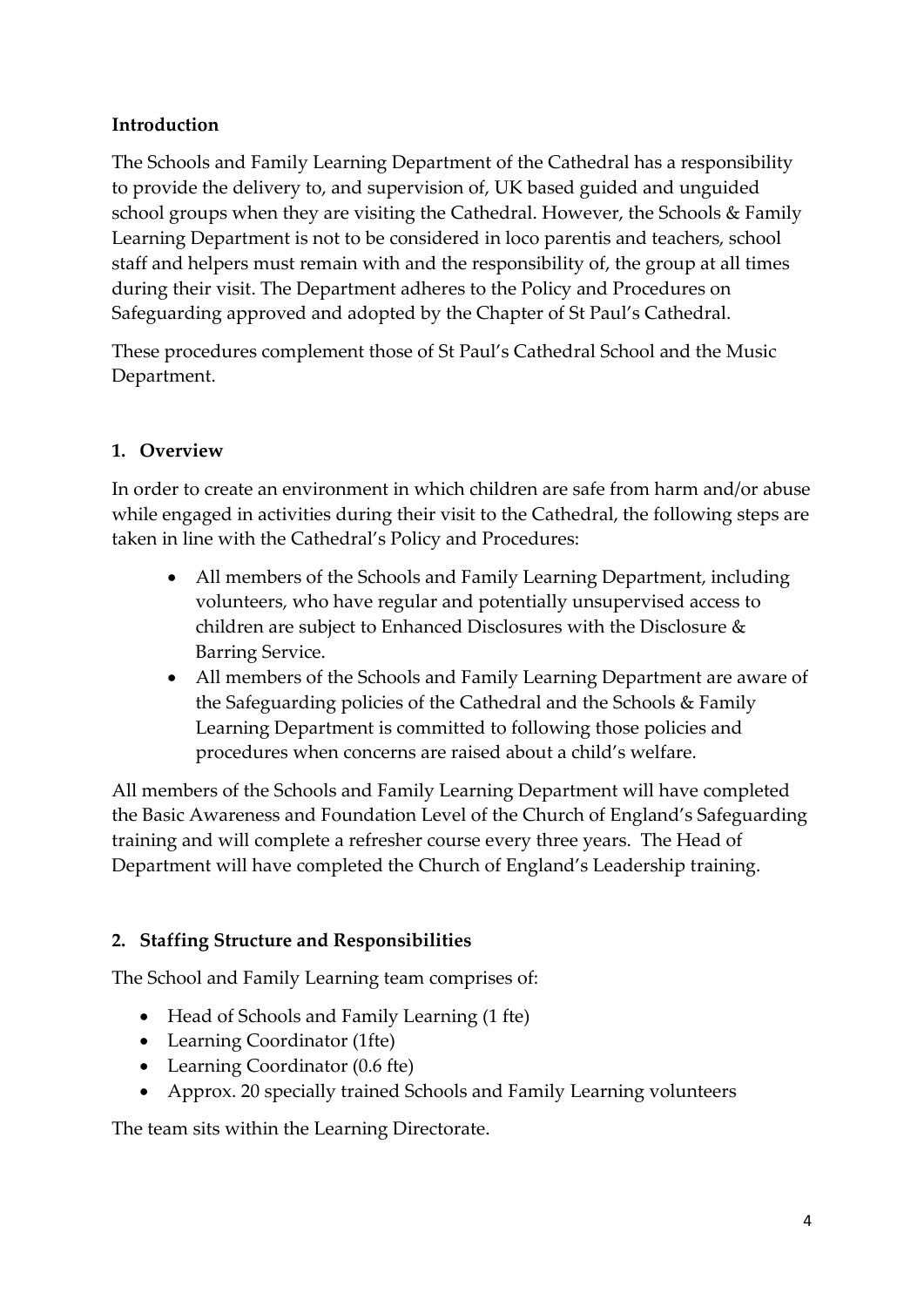#### **3. Education Centre**

The Education Centre is located in the Cathedral's Crypt and comprises of 1 classroom, toilets and an office.

#### 3.1. Entry System

The main entry to the Education Centre is via a key pad or card scan entry system. The key code is used solely by the Schools and Family Learning staff and the Security team. Other key staff and volunteers will use their security pass to gain entry. The key code is changed annually or if there is a staffing change or a security reason.

Visitors including school teachers will be given a temporary security pass which will gain them access to their bags/coats and the toilets if required.

There is also one other exit to the Centre. This is a one way emergency exit which has a push bar exit on it. The door is clearly labelled.

#### **4. Identification of staff and volunteers on-site**

It is mandatory that all the Schools and Family Learning team (staff and volunteers) were an ID badge at all times when on the Cathedral site. Each team member must sign in and out (date and time) at the Security box.

#### **5. School visits**

All UK based schools and other organised educational groups e.g. home learner, uniformed organisation groups must book with the Schools and Family Learning team prior to visiting. Bookings can be made via the online booking portal, which is available via the main St. Paul's Cathedral website.

#### 5.1. Arrival on-site

Unguided school groups are requested to enter by the main entrance from the west steps or via the accessible entrance (if required). They will register in via the entry desk.

Guided School groups are required to come into the Cathedral via the North West Crypt doors. The Visitor Experience team will contact the Schools and Families Learning Office to advise them that the school has arrived. Until the Schools and Families Learning team arrives they will wait in the Crypt area using the toilets and preparing their school for the transition between travelling and starting their tour.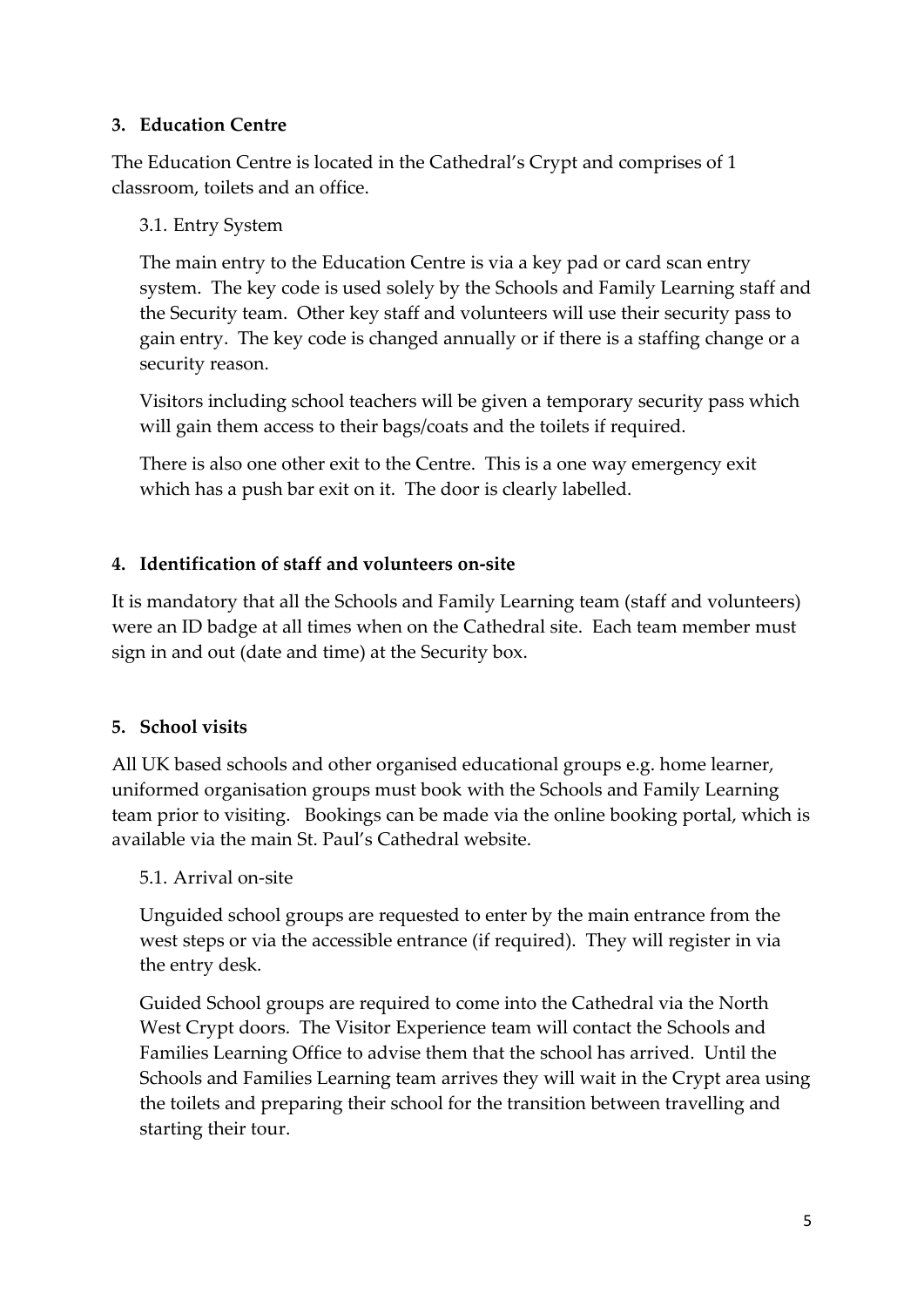A member of the Schools and Families Learning team leading the session will complete the checklist and health and safety briefing before moving the school.

There should not be a time when children are not under the supervision of their teachers or helpers. This includes visits to the toilets in the Crypt, where all children must be supervised by their teacher or a helper.

### 5.2. Ratios

The following ratios must be adhered to at all times (NSPCC guidelines):

| $0 - 2$ years   | 1 adult to 3 children  | 1:3  |
|-----------------|------------------------|------|
| $2 - 3$ years   | 1 adult to 4 children  | 1:4  |
| $4 - 8$ years   | 1 adult to 6 children  | 1:6  |
| $9 - 12$ years  | 1 adult to 8 children  | 1:8  |
| $13 - 18$ years | 1 adult to 10 children | 1:10 |

For Cathedral run family activities all children must be accompanied by their parent or carer.

### 5.3. Bags and coats

All schools are offered a secure storage provision for their bags, coats and lunches. This will usually be the Education Centre where purpose built storage is available. If for any reason the Education Centre cannot be used another suitable secure space will be provided.

### 5.4. Taught sessions/activities

Schools and Family Learning Department run multiple sessions based on the National Curriculum and exam board qualification specifications. Each session has an associated risk assessment. This covers their tour and any additional activities that take place. As part of the booking process schools are given 'Risk Assessment Guidance' and encouraged to make a pre-visit to ensure they can complete their own robust risk assessment.

### 5.5. Lunch break

If schools book a morning session they have the option to stay onsite to eat their lunch. Each school is given a separate lunch space and schools are monitored by an 'on duty' member of staff, who is on a rota.

#### 5.6. Dome and Galleries

All groups who wish to visit the Dome and Galleries must book this at time of their guided or unguided visit. Schools are advised of any information they should take into account in the 'Risk Assessment Guidance' document. Schools must only undertake the visit to the Dome and Galleries if they can maintain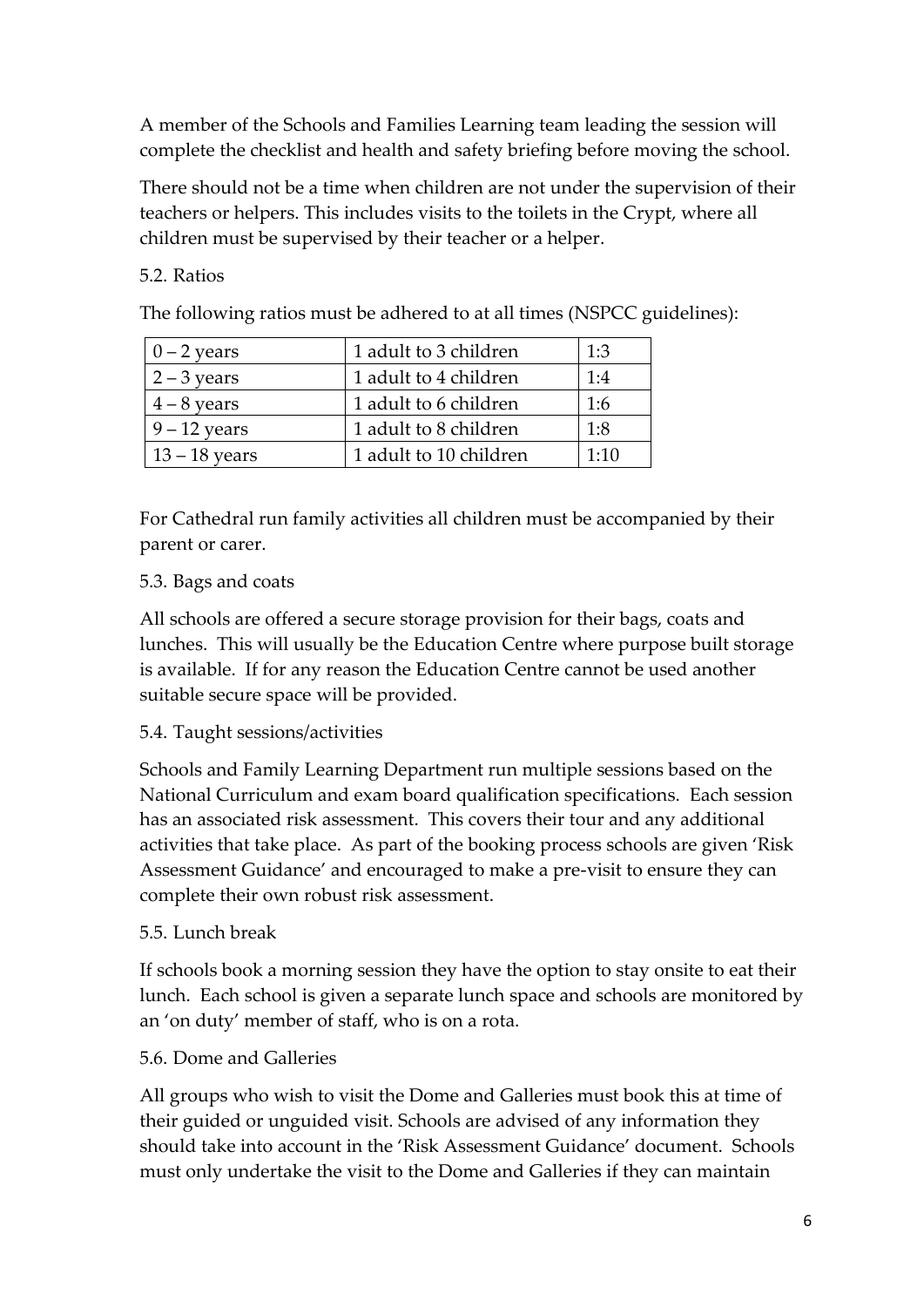their staff to child ratios throughout their ascent and descent. Additional checks are made by the Visitor Experience team at the door at the base of the stairs before they start the climb.

### 5.7. Illness/accident in the Cathedral

If a child is taken ill during their visit to the Cathedral, one of the accompanying teachers or helpers must stay with that child. Each school is encouraged to bring their own first aider, but qualified Cathedral first aiders may attend them, and the incident should be logged using an Incident Report Form which is then sent to the Registrar. If a child has an accident whilst in the Cathedral, an accident form should be completed and sent to the Clerk of the Works.

### 5.8. Toilets

Toilets, specifically designated for children's use, are situated within the Schools & Family Learning Centre (this area is not accessible to the public). Children may use these facilities at any time during their visit under the supervision of their teacher.

If teachers choose to use the public toilets for their school, they are reminded that there are other members of the public using them and to closely supervise their children.

5.9. Behaviour

Behaviour management of a school group remains the responsibility of the teacher while they are visiting St. Paul's Cathedral.

### **6. Learning Objectives**

Within the booking form the visiting school is asked to give as much information as possible about what prior knowledge the children have and what the teaching staff are hoping the children will gain from their visit.

### **7. Guided tour/session**

Each tour/session has an aligned Core Session Plan which includes aims and objectives of the session. Each Core Session Plan has an associated Risk Assessment. The sessions offered at the Cathedral are aligned to the National Curriculum or qualification specifications for various exam boards.

# **8. Additional Learning Needs and Disabilities (SEND)**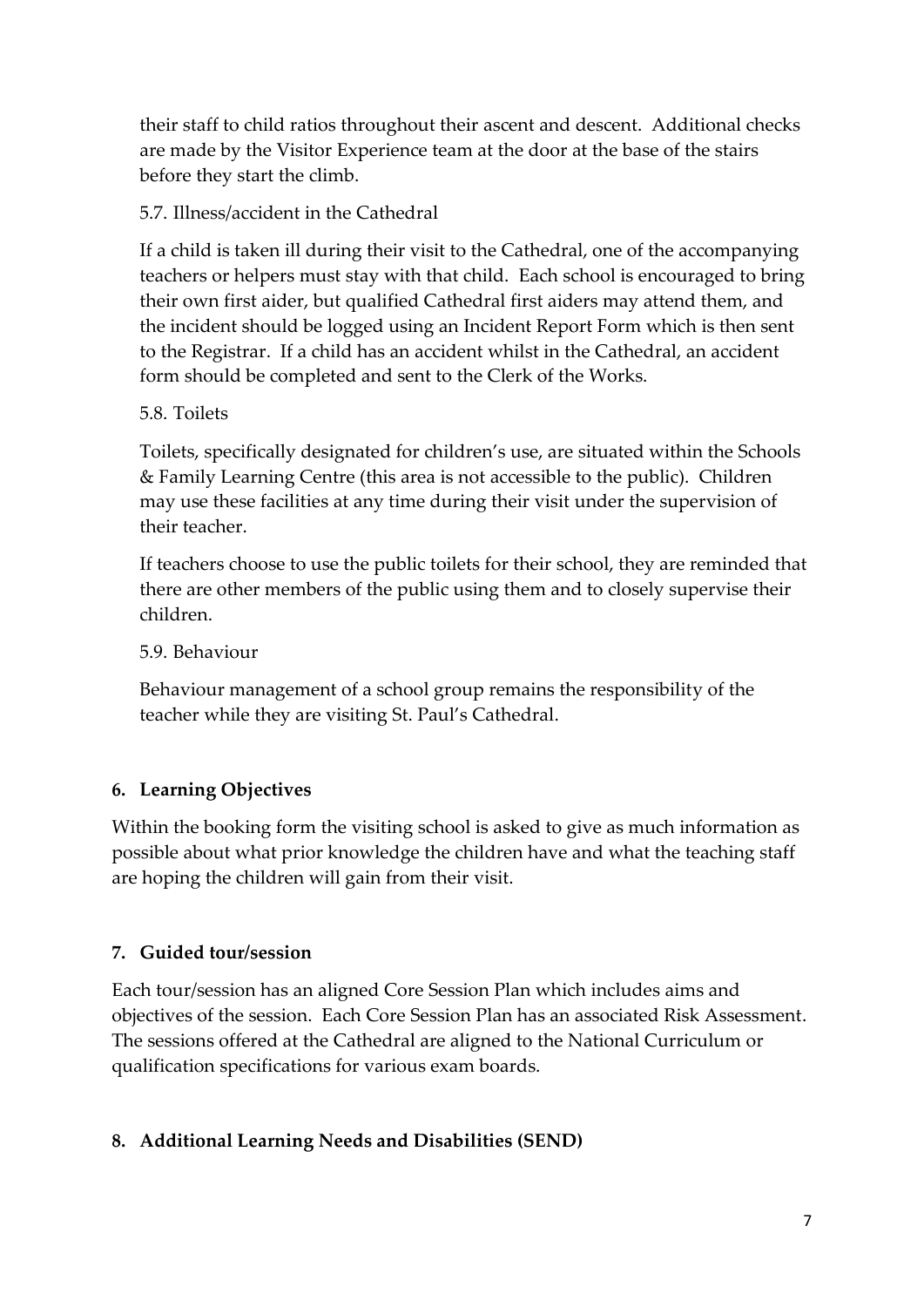All schools booking to visit St. Paul's are asked to complete a booking form via the online booking portal. Included in the form is a request for any additional information that will help the Schools and Family Learning team to ensure the session is appropriate for those visiting who are identified by the school as SEND (Special Educational Needs and Disabilities).

### **9. Ensuring equality and diversity**

The schools are asked to give as much information as possible to the team before the school visits, this is to ensure that the session is tailored to the children attending. This includes those from other religious backgrounds or those with none. It ensures that the team are sensitive and aware of the children who are attending.

### **10. Refreshments**

Refreshments are available for only staff and volunteers within the Schools and Family Learning office.

Refreshments, including food, must not be distributed by staff or volunteers (unless part of an activity) to those attending School and Family Learning sessions unless required due to either a medical or other kind of emergency.

As part of delivery some sessions may involve the making or decorating of food and in these cases a team member who holds a food hygiene certificate must lead the session and all food supplied will be assessed against the dietary requirements of the school.

Teachers are advised as part of the health and safety briefing, that they cannot take hot drinks into the Education Centre or the wider Cathedral.

#### **11. Set up/dismantling of sessions**

Where the classroom or an area of the Cathedral floor requires set up and subsequent dismantling, this will be undertaken by a staff member who has undergone manual handling training.

Set up and dismantling must be undertaken without schools or family groups present.

All handling objects and craft activities will follow Covid guidelines at the time of the activities taking place.

#### **12. Cleaning**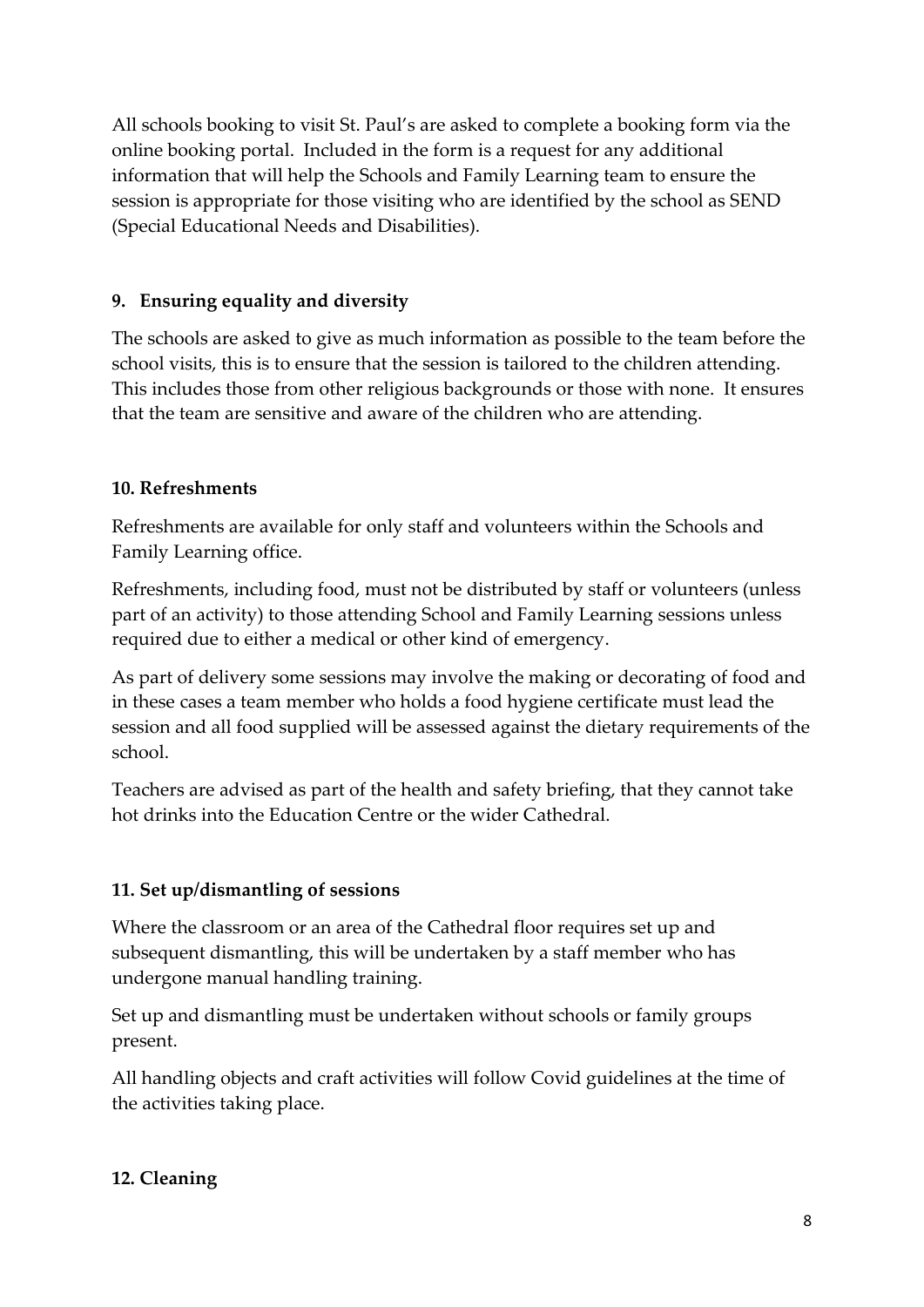Cleaning is undertaken by a member of the Cleaning team. When emergency cleaning is required the Schools and Family Learning team undertake the necessary cleaning tasks using the equipment provided in the cleaning cupboard.

### **13. Washing of costumes and cleaning of handling objects**

All costumes are to be washed on a regular basis using only non-biological washing detergent. All handling objects must be cleaned down using suitable cleaning wipes after each sessions and replaced back into the bag for the appropriate session. Covid guidelines at the time must be followed.

# **14. Lone working**

Lone working is a regular occurrence within the Schools and Family Learning team due to the Centre's location. The team must adhere to the Cathedral's Lone Working Policy.

# **15. Storage**

Storage of teaching equipment should be in the cupboards within the Education Centre or within the identified garage space. All equipment and materials should be regularly checked to ensure COSHH compliance.

Currently there is no equipment or materials that fall under COSHH regulations.

# **16. Emergency Evacuation/Invac**

In the case of an emergency such as fire, a member of the team should evacuate the Centre following the advised evacuation route. All staff and volunteers must undergo Exits training on a 6 monthly basis. A member of staff must ensure a final sweep of the whole Education Centre including office, toilets and classroom is conducted.

There are 3 emergency exits which are clearly labelled.

In the case of an invacuation the team would be guided by the Security team to locate the school group(s) into the safest location.

Both an 'invac' box and 'evac' bag will be kept in the Education Centre which has suitable contents for up to our maximum capacity in the Schools and Family Learning team. *(This will be in place from January 2022)*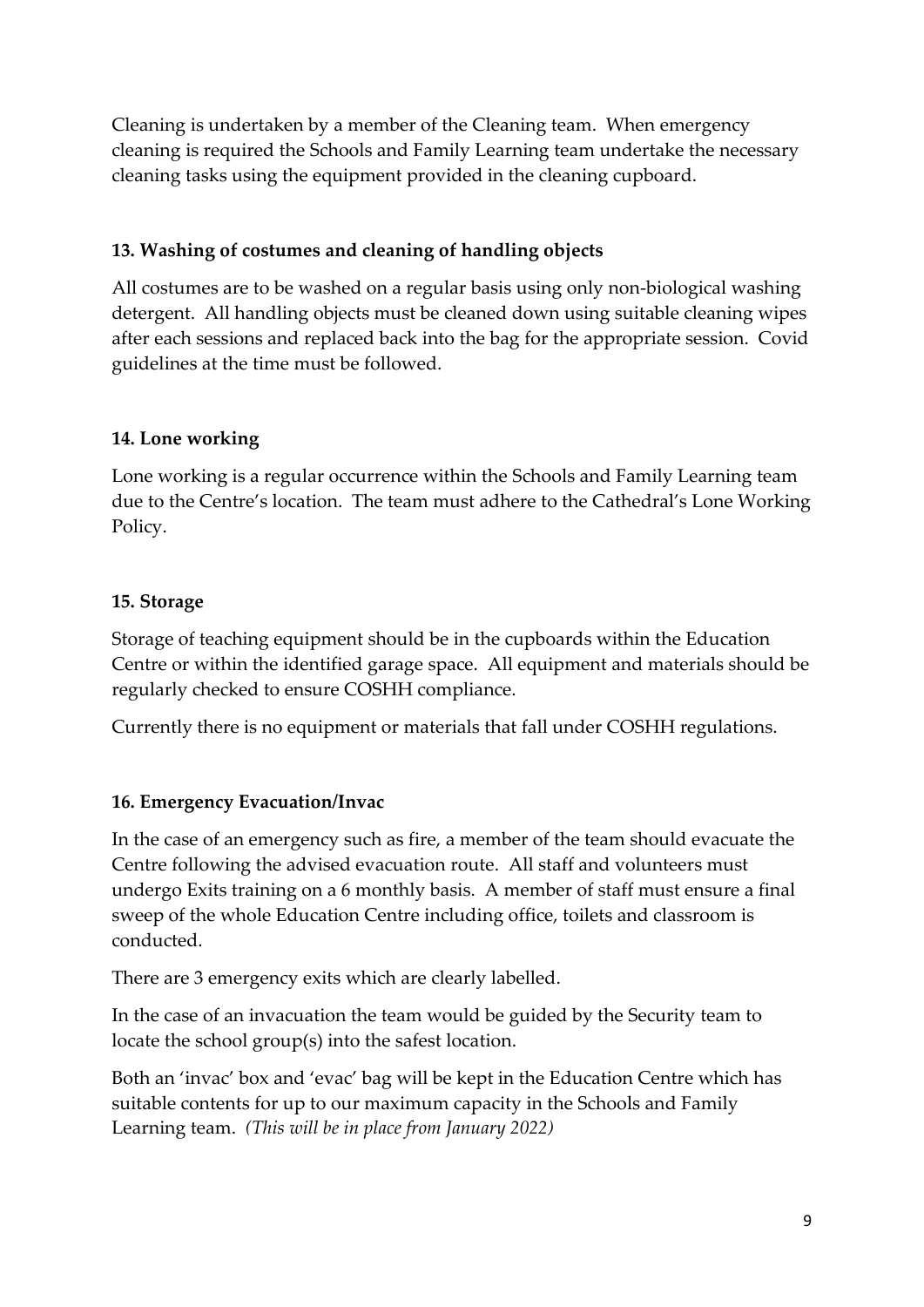#### **17. Ingress/Egress**

There is one entry/exit door for school groups' use, the door is not signposted in line with best practice. This is the door to be used for group entry and exit.

The door on the east side of the Centre in the classroom is an emergency one way door only.

### **18. Insurance compliance**

All members of the Schools and Family Learning team are subject to a DBS check. 2 members of the team are currently first aid trained. All staff and volunteers are required to wear ID badge while onsite. This includes in the Education Centre and in the Cathedral.

# **19. Covid compliance**

The Schools and Family Learning team follow guidance regarding Covid from various government sources. Primarily for schools and groups visits the Department for Education guidance for 'Out of School' settings

[\(https://www.gov.uk/government/publications/protective-measures-for-holiday-or](https://www.gov.uk/government/publications/protective-measures-for-holiday-or-after-school-clubs-and-other-out-of-school-settings-for-children-during-the-coronavirus-covid-19-outbreak)[after-school-clubs-and-other-out-of-school-settings-for-children-during-the](https://www.gov.uk/government/publications/protective-measures-for-holiday-or-after-school-clubs-and-other-out-of-school-settings-for-children-during-the-coronavirus-covid-19-outbreak)[coronavirus-covid-19-outbreak\)](https://www.gov.uk/government/publications/protective-measures-for-holiday-or-after-school-clubs-and-other-out-of-school-settings-for-children-during-the-coronavirus-covid-19-outbreak) is followed balanced with the guidance that schools follow for 'School Settings' [\(https://www.gov.uk/government/collections/guidance](https://www.gov.uk/government/collections/guidance-for-schools-coronavirus-covid-19)[for-schools-coronavirus-covid-19\)](https://www.gov.uk/government/collections/guidance-for-schools-coronavirus-covid-19). For family activities in school holidays guidance is balanced between Department for Education for 'Out of School' settings and also the guidance for Places of Worship [\(https://www.gov.uk/guidance/covid-19](https://www.gov.uk/guidance/covid-19-guidance-for-the-safe-use-of-places-of-worship) [guidance-for-the-safe-use-of-places-of-worship\)](https://www.gov.uk/guidance/covid-19-guidance-for-the-safe-use-of-places-of-worship)

### **20. Training**

All staff and volunteers must complete a minimum standard of Church of England safeguarding training. This is mandatory for any member of staff or volunteer. All Schools and Family Learning staff and volunteers must be aware of updates to the Prevent document, which seeks to prevent radicalisation in religious teaching settings.

### **21. Staff Designated for Child Protection concerns/safeguarding**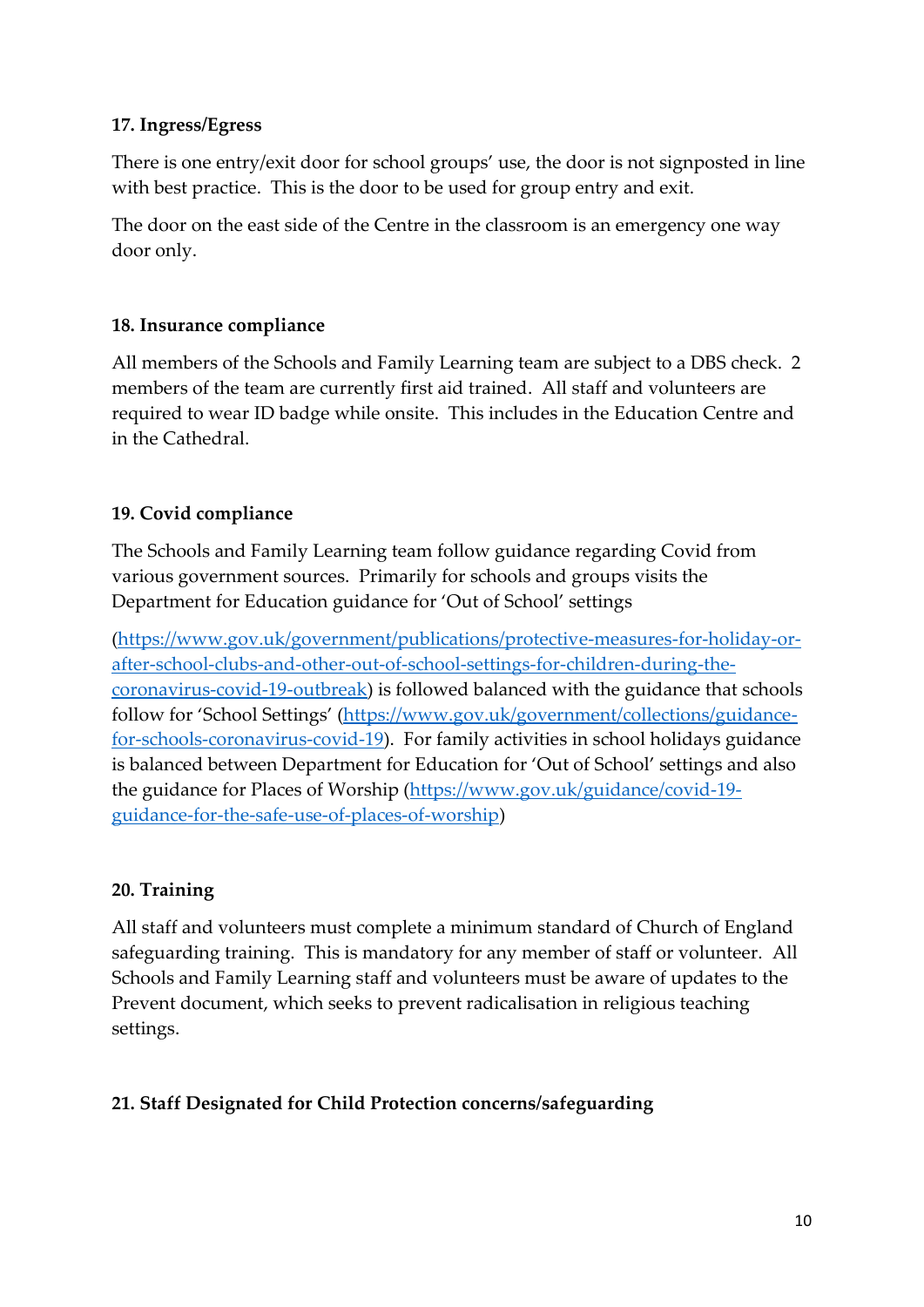The Head of Schools & Family Learning, the Cathedral's Safeguarding Lead, the Safeguarding Advisor, Chaplain and Honorary Chaplain are designated to deal with all matters involving safeguarding of children.

### 21.1. Concerns about a child

Anyone who has concerns about the welfare of a visiting child should inform the Head of Schools & Family Learning as soon as possible. If the Head of Schools & Family Learning is unavailable, they should contact the Cathedral Safeguarding Advisor, or in their absence the Chaplain, Honorary Chaplain or Registrar by asking for a Virger to be radioed and then asking the Virger to telephone the relevant colleague. The staff member must make a report to the Cathedral Safeguarding Lead within 24 hours.

NB: in a situation of immediate need, it is the Local Authority covering the actual physical location of the child who should be contacted in the first instance, not the Local Authority covering the child's home address – hence for a child within the Cathedral about whom there is concern, City of London Duty is the contact in the first instance

If the level of concern is such that it may be unsafe for the child to return to their home or school that day, there must be a conversation with the child's teacher, or the child's school's Headteacher or Designated Safeguarding Lead during which the concern is clearly communicated, which should be followed up in writing as soon as possible. In the event of the teacher being unclear about action, or being unable to make contact with the school, advice should be sought from duty Social Services or the police as soon as possible, preferably prior to the child leaving the Cathedral. In the event of the police or Social Services asking that the child be retained at the Cathedral to be spoken to by a police officer or Duty Social Worker, the child and a representative from their school (if the concern is not about that representative), should be made comfortable in the classroom of the Schools and Family Learning Dept.

It may be unsafe for the child to return home if the child alleges:

- previous/recent sexual assault
- that she has been subjected to female genital mutilation (FGM see guidance below)
- physical assault that has left a mark (bruise, welt, red mark, hand imprint, finger marks, bite marks) NB: Do not ask the child to show any reported marks not on an already visible part of the body
- an assault with an implement (even if it has left no marks)
- that a child in the same household has been subject to treatment as described above.
- that a serious health need (threat to life or limb) was not given medical attention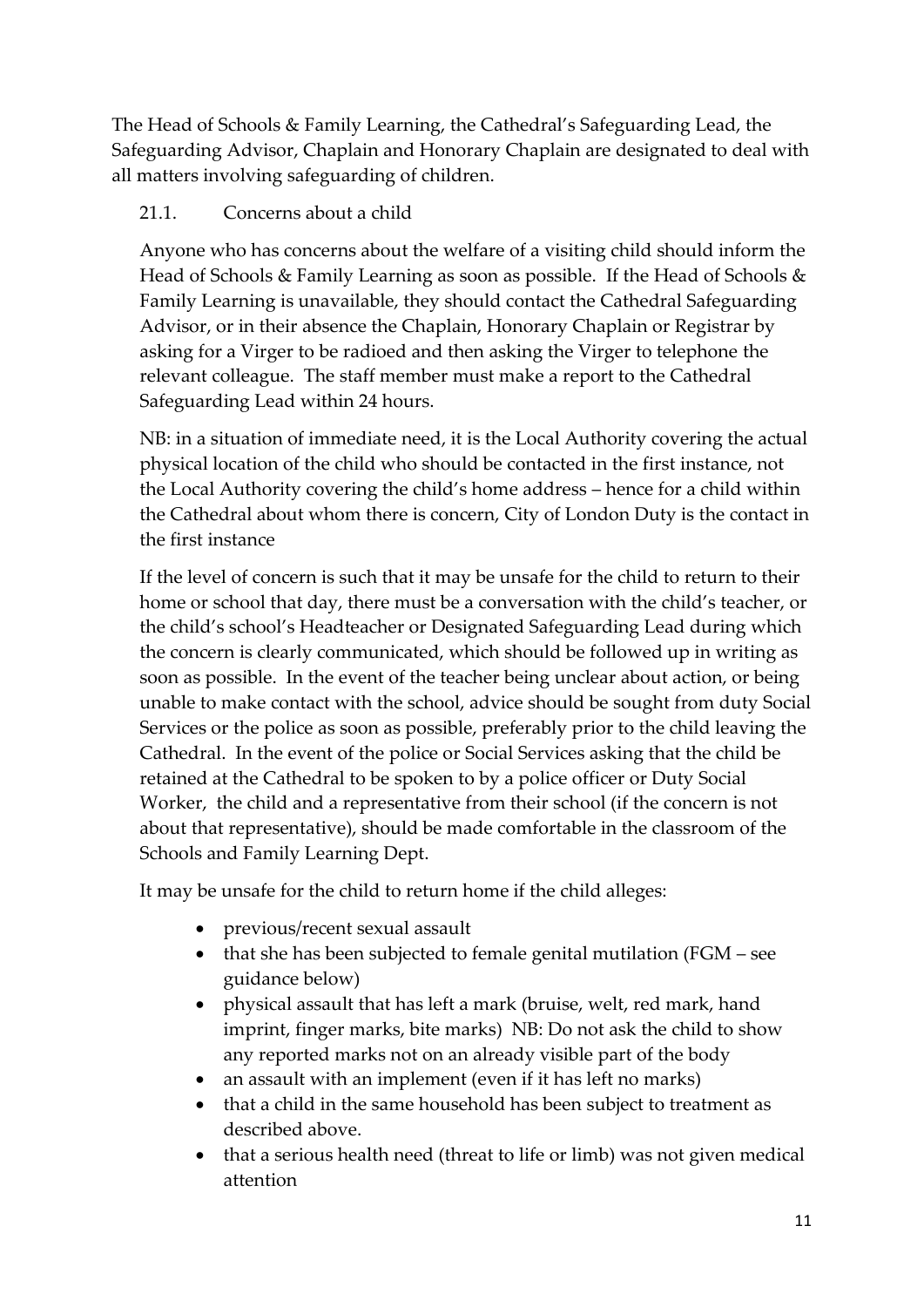### 21.2. Report/concern about the Head of Schools & Family Learning:

- Do not alert the Head of Schools & Family Learning that a report/concern has been made against them
- Ensure that at least one other trusted adult is present before leaving the child/group to report the matter/concern
- Report the matter/concern directly and immediately to the Cathedral Safeguarding Lead, or in their absence to the Canon in Residence, who should then make a decision about next actions.
- Complete a Cathedral safeguarding form when practical to do so within 24hrs and send the form to the Safeguarding Lead
- 21.3. Issue or concern about a Schools & Family Learning staff member or volunteer:
	- Do not alert the staff member against whom the report/concern has been made
	- Ensure that at least one other trusted adult is present with the child/school group before leaving to report the report/concern
	- Report the report/concern directly to the Head of Schools & Family Learning, or in their absence to the Safeguarding Lead or in their absence to the Canon in Residence.
	- Complete a Cathedral safeguarding form when practical to do so within 24hrs; send the form to the Safeguarding Lead

# 21.4. General concern about a child's welfare

If the concern about the child's welfare is of a more general nature and does not indicate any immediate risk, the Head of Schools & Family Learning must ensure that the concerns are reported to the school as soon as possible - and certainly the same day - preferably to the Head; if the Headteacher is not available, the Cathedral staff member should speak to the Deputy Head, or the school Safeguarding Lead, or any available school staff member in the absence of these.

The Cathedral staff member should record the date, time and details of the conversation and the name of the school staff member to whom the concerns were passed. The conversation should be followed up with a confirmatory email including a request to confirm receipt of the email and this attached to the Cathedral Safeguarding form to be sent to the Cathedral Safeguarding Lead with 24 hours. In the absence of the school confirming receipt of the information, they should be emailed again until confirmation of receipt of information is given.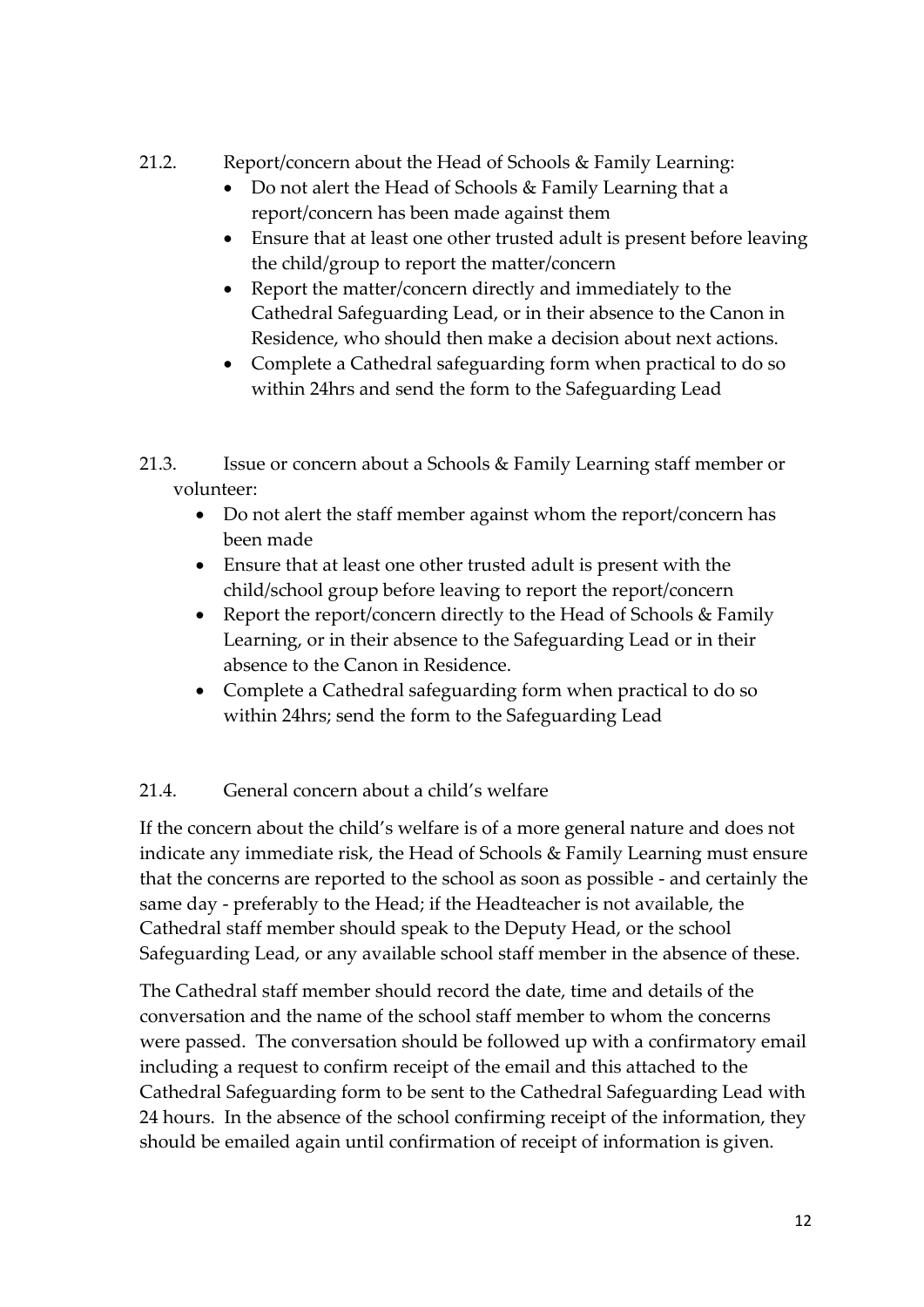#### 21.5. Reporting a concerning incident/interaction between schoolchildren and other visitors

Occasionally, there may be unsought interaction between schoolchildren and unknown members of the public within the Cathedral; for example, an unknown adult trying to engage a schoolchild in conversation, or following the group. In these situations, the Cathedral staff member involved should ensure that the school is apprised of the event; in the first instance this should be by making the accompanying teacher aware and discussing with the teacher any further required action, for example calling the school Head, or if necessary, the police if the interaction rouses suspicion that the child may have been at risk.

The Cathedral staff member should then record the incident on a Safeguarding form when practical to do so within 24hrs and send that to the Cathedral Safeguarding Lead and Safeguarding Advisor.

### 21.6. Mandatory Reporting

Female Genital Mutilation is a mandatory reporting issue for police officers, teachers and regulated health and Social Care staff (Mandatory Reporting of Female Genital Mutilation procedural information – came into force 31st Oct 2015); it is good practice for all professionals to adhere to the mandatory reporting duty. Therefore, if a girl of 17yrs or under discloses that she has been a victim of FGM, the Head of Schools and Family Learning should report directly to the police if they are a registered member of the above-named professions; other professionals may report directly to the police or to Duty Social Services. This should be done preferably prior to the girl leaving the Cathedral; if she is leaving prior to reporting and is not with a school party (who will have her contact details), it will be important to try to obtain her name and address to pass onto statutory services, being mindful that in doing so she should not be put at further risk for disclosing – if in doubt consult the Cathedral Safeguarding Lead or Advisor, the Chaplain or Honorary Chaplain, 101, City of London Duty Social Services, or the Diocesan Safeguarding Team. In addition, the usual safeguarding measures apply as do protocols pertaining to recording and confidentiality.

NB: if a woman of 18yrs or over alleges that she has previously been subjected to FGM, this is not a mandatory reporting issue, but the usual safeguarding rules will apply, as will matters pertaining to recording and confidentiality.

#### 21.7. How to respond to a child who expresses a concern or reports abuse

Primary school age children may feel more comfortable talking to a stranger about what may be an embarrassing and distressing experience. Therefore,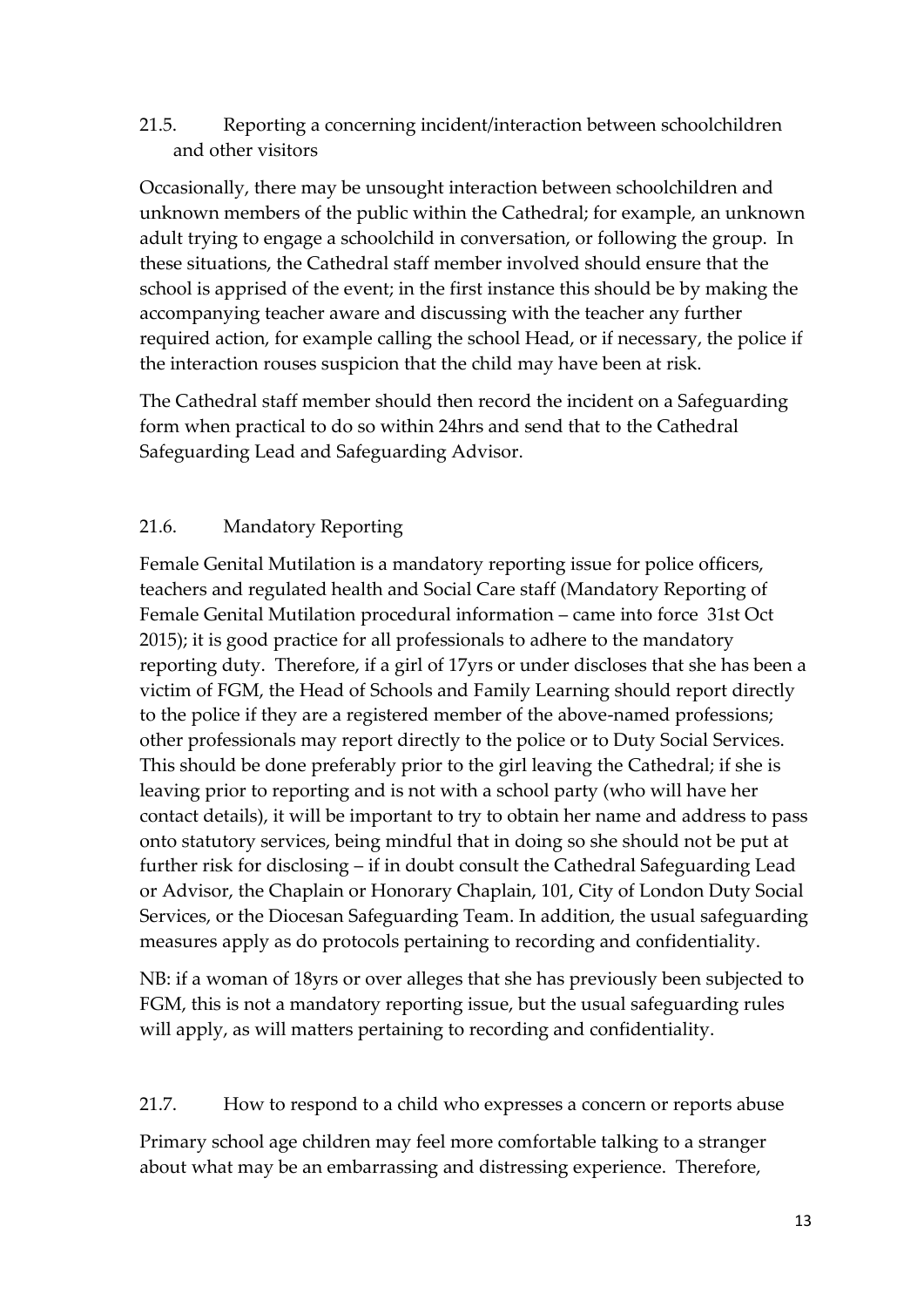members of the Schools & Family Learning Department should be aware of how to respond when a child makes comments indicating a concern or when a child makes a specific report/concern.

If a child makes a report/concern of abuse, they must be taken seriously, even if the report/concern seems improbable. Sometimes children will tell an adult they trust that they are being abused, but will ask that no-one else be told. In such a situation, it is important to explain to the child that the information will be kept confidential but there are a few grown-ups who have to be told when a child has been hurt, or is scared of being hurt, for example a Social Worker or a police officer, but that no other grown-ups will be told unless it is to keep a child safe. The child should be reassured that they have done the right thing. Do not leave the child alone in order to make the report, rather radio or phone for another adult to join you, introduce that child to the second adult and explain that you are briefly leaving to think about what the child has said and the best way to keep them safe, but that you will be back to tell them what is happening.

Staff should only try to gather as much information as needed to discuss their concerns with statutory services. Use open-ended questions, for example 'how?' or 'who?' - 'when was the last time it happened?' and avoid questions that will automatically elicit a yes/no response, for example, 'did it hurt?', 'was it yesterday?'

Try to write down exactly what the child said and make a careful note of any visible marks on the child's body; if the child points out a mark and offers an explanation for how it happened, note this and acknowledge receipt of the information, for example, 'thank you for telling me about that'; however, do not ask the child about specific marks, just note them.

If a child says something to a Cathedral staff member that raises suspicion that the child may be at risk, but there is no specific report of concern, the staff member should not ask the child about that, but rather record as soon as possible what has been said. If the comments are about a household member/family/friend, discuss this with the teacher accompanying the school party (not another parent or helper); if this is impractical, make immediate telephone contact with the school Headteacher/Deputy Head or school Designated Safeguarding Lead. Report the concern, agree actions to be taken and follow-up with an email, confirming the details of the conversation, the actions agreed and by whom and the timeframe.

Secondary school age children In the event of a secondary school age child 11yrs-13yrs making a report/concern, the same procedure as for primary aged children should be followed (above). If the child is 14yrs and above, and could be reasonably considered to have the same decision-making capacity as their peers, they should have some input into decisions made about them and their views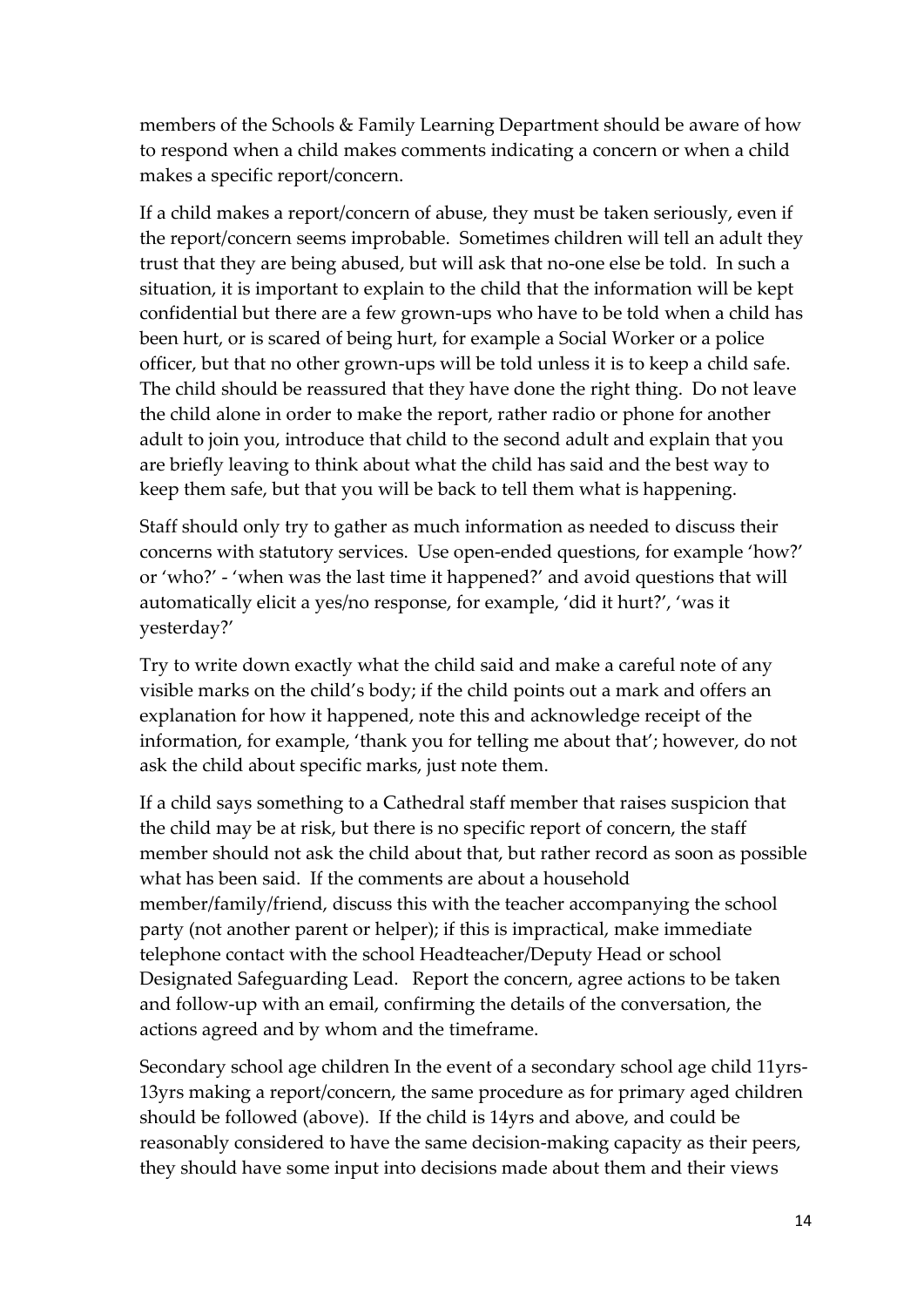should be recorded. The child may ask that what they have said remains confidential. In such a situation, the Cathedral staff member needs to bear in mind that the 'welfare of the child is paramount' (Children Act '89) and that in UK law, anyone of 17yrs and under is a child. Additionally, Government guidance about information-sharing advises that confidentiality can be broken in the event of child protection concerns and that confidentiality should not be a barrier to safeguarding. See quoted summary at the end of this appendix. It is therefore permissible to report the concerns despite the objections of an older child.

Notwithstanding this, the Cathedral staff member needs to reassure the young person that their information will be handled confidentially and sensitively and explain that any information shared will be for safeguarding purposes only, that nothing will happen without their knowledge and, if possible, consent.

### 21.8. Concerns about the behaviour of a member of Cathedral staff or volunteer

If there is reason to suspect abuse or inappropriate behaviour by a member of the Schools & Family Learning Department or another adult employed by the Cathedral, or volunteering with the Cathedral, the Head of Schools & Family Learning must inform the Cathedral's Safeguarding Lead immediately. In the interim, ensure that the staff member/volunteer about whom there are suspicions has no access to children; if the Head of Schools & Family Learning receives the report of concern/inappropriate behaviour whilst said staff member/volunteer is with children and asking them to remove themselves would arouse suspicion, then the Head of Schools & Family Learning should ensure that at least one other trusted adult is present whilst the Head of Schools & Family Learning leaves the situation to speak to the Safeguarding Lead or in her absence, the Canon in Residence. If the reported concern indicates an emergency or an immediate and real threat to life or limb, the staff member should seek the aid of Security in the usual manner.

### 21.9. Concerns or reports of concern/abuse against a member of staff or volunteer

Members of staff and volunteers should be aware of their own vulnerability and should do their utmost to prevent misunderstanding. Staff should therefore make themselves familiar with the Code of Conduct guidelines. In the event of a situation arising where a staff member thinks they have unintentionally found themselves in a situation that could be misinterpreted, they should discuss this immediately with their line manager, record their own account of the incident as